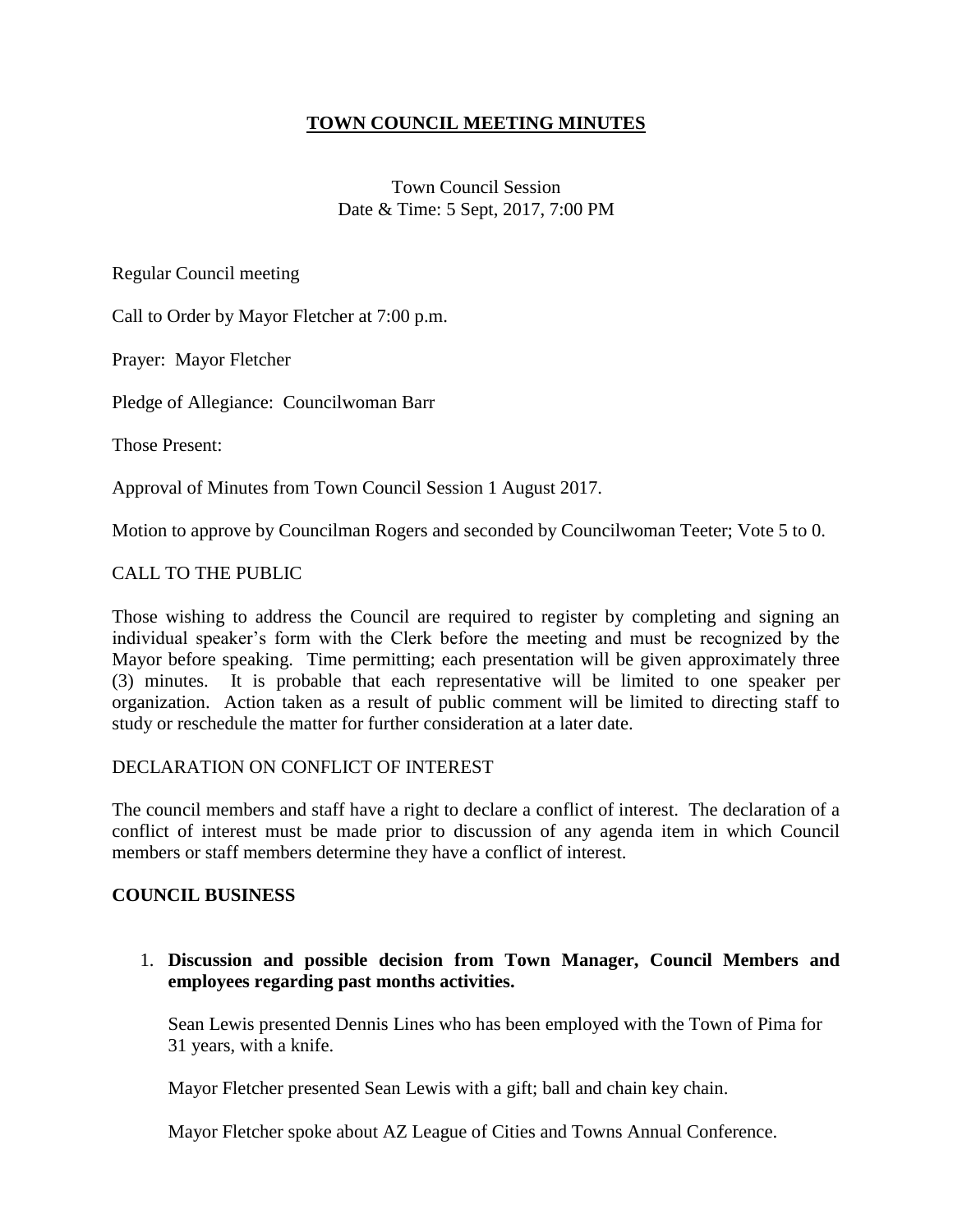Presentation of Ash Creek flood control by Mayor Fletcher.

Councilman Rogers – Big Splash Dash – great community event; interest in creating a Mayor's Youth Council group; he will meet with school administrators.

## 2. **Presentation/Update to the Council by Dennis Lines on closeout of CDBG and EWP Grants.**

Report by Dennis Lines on CDBG accomplishments. Sean Lewis made remarks.

Report by Dennis Lines on EWP Grant. Cleaning out Ash Creek and Mud Hollow. Terry Cooper, Graham County did all the paperwork for the Grant.

## 3. **Discussion and possible decision to accept Amendment to Accessory Dwelling Units.**

Sean Lewis talked about history of Accessory Dwelling Units. Mr. Taylor addresses the Council re: his own guest house. Councilman Cabrera addressed Mr. Taylor about how he was a good example. Discussion by Council.

Motion made to accept Amendment to Accessory Dwelling Units by Councilwoman Teeter; seconded by Councilwoman Barr. Vote 5 to 0.

#### 4. **Discussion and possible decision to purchase a new Fire Tender.**

Sean Lewis indicated the Fire Department awarded \$60,000 for fire tender from United Way; Fundraiser made \$8,000-9,000. One bid came in at \$134,000. Mr. Lewis would like approval for the town to spend less than \$75,000 on a new Fire Tender. Discussion by Council regarding financing or cash options.

Motion made for the town to spend less than \$75,000 by Councilwoman Teeter; seconded by Councilman Cabrera. Vote 5-0

## 5. **Update to the Council by Town Manager, Sean Lewis Re: Mosquito Fogging.**

Update by Sean Lewis re: mosquito fogging. Should be done by end of this week, beginning of next week. The fogging is all done after dark. Soccer Fields have been sprayed for mosquitos.

## 6. **Discussion and possible decision for amending Town Code to allow for Swine for FFA and 4H.**

Sean Lewis updated Council as to recommendation by  $P \& Z$ : Town of Pima will allow one (1) swine per parcel, from months June – October; must be 100 feet from a neighboring dwelling; must come get a permit for the pig; must get the area that is kept for the pig inspected; must have shade and not reliant upon mud holes; there will be little to no tolerance on complaints if they are founded (smell or noise); inspect when Town Manager and inspector feel fit. Questions/comments from Council. Recommendation made by Sean Lewis with the following details: Town Code will allow for Swine for FFA, 4 H and Graham County Fair; May –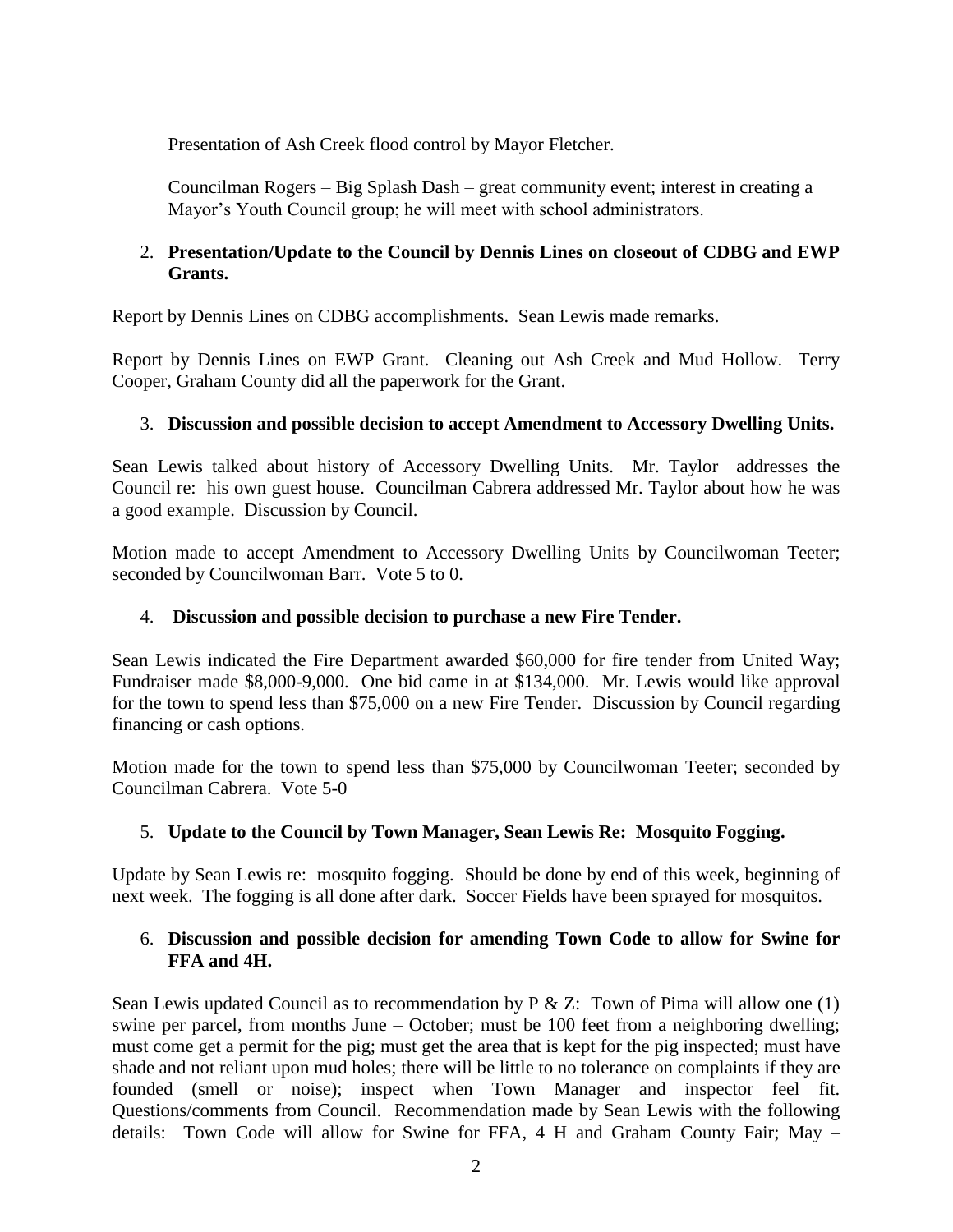October; 100 feet from neighboring dwellings; must have a permit and inspection; ample shade; no mud holes; little to no tolerance for complaints; one (1) pig per registered child; 50 feet for additional registered child.

Motion to Accept Mr. Lewis' recommendation made by Mayor Fletcher; seconded by Teeter. Vote 5-0.

### 7. **Discussion and possible decision for applying for a new grant for Economic Development;**

Sean Lewis addresses council regarding FMI handing out grants for development in the community. Would like "blessing" from Council to apply for FMI grant.

Motion made to apply for FMI Grant by Councilwoman Barr; seconded by Councilwoman Teeter. Vote 5-0.

### 8. **Discussion and possible decision on cleaning of Ash Creek by Sewer Pond.**

Sean Lewis addresses council as to cleaning of Ash Creek by the Sewer Pond (after the fact).

Motion made to authorize the cleaning of Ash Creek by the Sewer Pond made by Mayor Fletcher; seconded by Councilwoman Barr. Vote 5-0.

# DURING OR AFTER THE TOWN COUNCIL MEETING ON SEPTEMBER 5, 2017 THE COUNCIL MAY ADJOURN TO EXECUTIVE SESSION

- 1. Consultation/Discussion with Town Attorney for legal advice (A.R.S. 38-431.03A3) (A.R.S. 38-431-03A1)
- 2. Consultation/Discussion concerning personnel, financial and property issues.

Reconvene.

### 9. **Discussion and possible decision on selling Town of Pima property North of cemetery.**

Sean Lewis addresses council. Last year an individual bought the west half. The Town has no need for the land. Councilman Rogers indicates this would be a "bid" process.

Motion made to approve the sale of the property north of the cemetery by Councilwoman Teeter; seconded by Councilman Rogers. Vote 5-0.